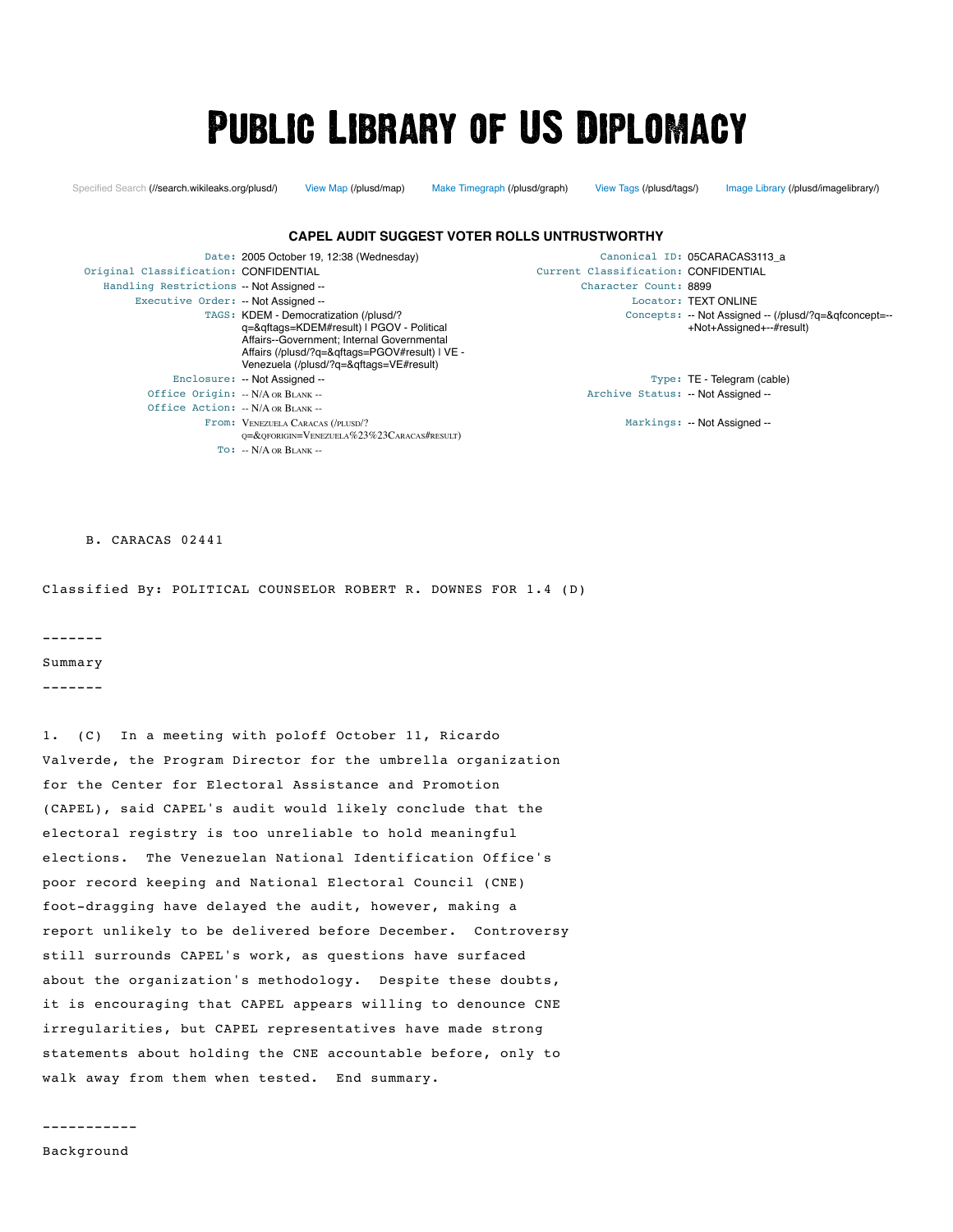2. (C) The Center for Electoral Assistance and Promotion (CAPEL) is a Costa Rica-based organization that provides technical assistance to electoral bodies in the hemisphere. In late June 2005, CAPEL signed what was described as a "multimillion dollar contract" with the National Electoral Council (CNE) (ref a) to conduct an audit of the electoral register. CAPEL has refused to discuss the terms of the audit with anyone not participating, citing its contractual obligations to the CNE. It appears, however, that CAPEL is relying heavily on CNE access, expertise, and officials to conduct what had been billed as an independent study. As a result, the opposition, which had been invited to observe the audit under restricted conditions, has withheld its participation until CAPEL explains its methodology. Meanwhile, domestic observation group Ojo Electoral is observing the audit and had considered performing a special study to complement CAPEL's work.

---------------------------------- CAPEL Finds Registry in Bad Shape ----------------------------------

3. (C) On October 11, poloff met with Ricardo Valverde, the Program Director of the Interamerican Institute of Human Rights (IIDH), the umbrella organization for CAPEL. Valverde said the study would likely conclude the electoral registry was fundamentally flawed, but that the errors spanned decades and did not occur during President Chavez's presidency alone. He noted, for example, that the National Identification Office's (Onidex) birth records were so incomplete that the existence of 80 percent of the voters in CAPEL's sample could not be verified. When CAPEL warned the CNE of this problem the CNE directors at first tried to blame CAPEL's methodology, then tried to persuade auditors to examine only the voters whose records could be found. CAPEL agreed to the CNE's suggestion and found that, in some cases, the birth records consisted only of the person's name on a piece of paper with an Onidex official's stamp. The auditors also continued to examine the list of voters with missing birth records to determine any patterns and have found that most problems lay in rural areas.

------------------------------- But Will Anyone Else Find Out?

-------------------------------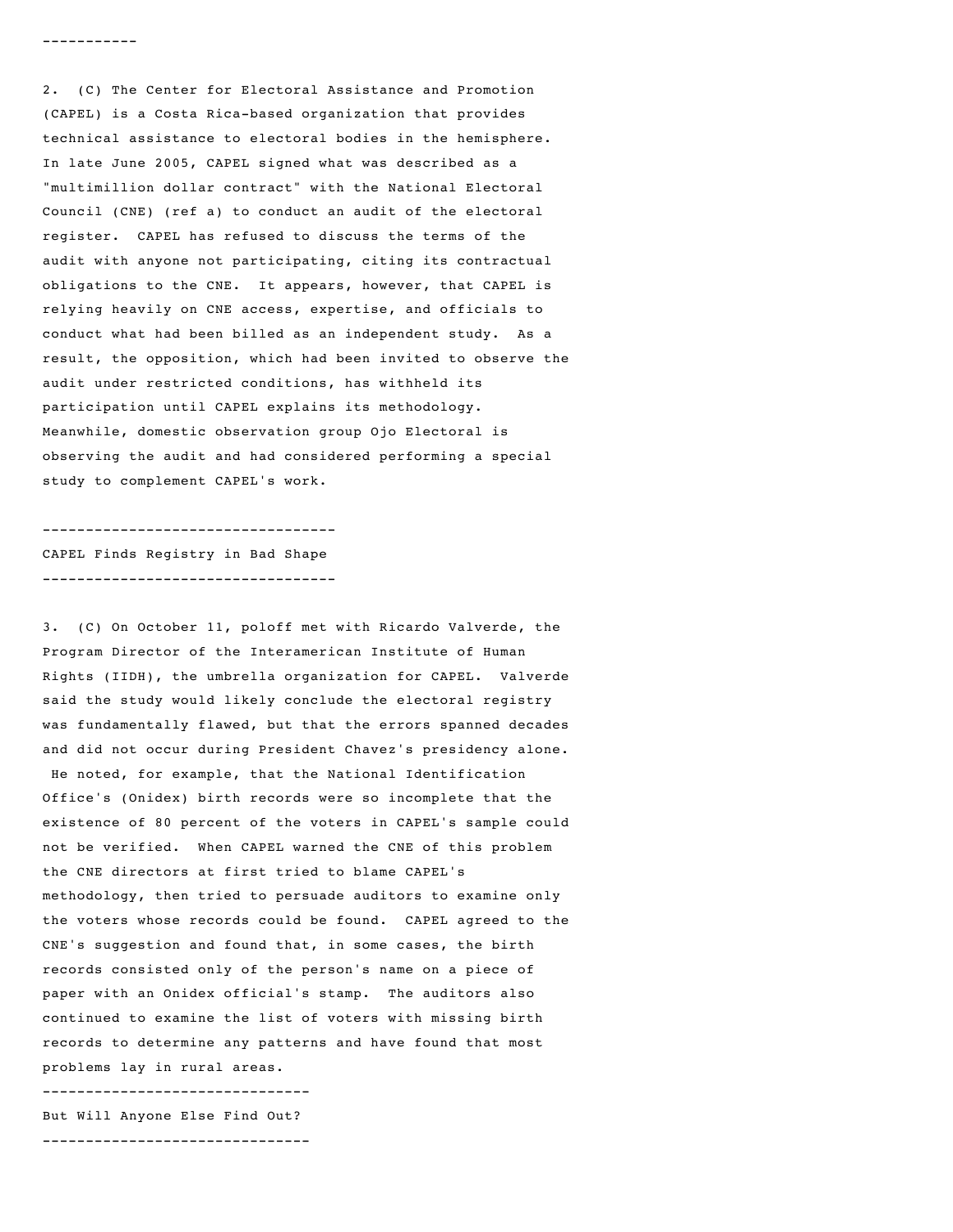4. (C) Contrary to what IIDH Executive Director Roberto Cuellar told PolCouns September 26, Valverde said Onidex's inadequate records and CNE foot dragging in handing over material would delay CAPEL's report for several weeks. In fact, auditors did not receive all the material they needed until October 9 and technicians will probably not finish processing the information until October 15. He speculated that a preliminary report, if rushed, could be completed some time in November, but he did not favor hurrying the project.

5. (C) During last week's meeting between Cuellar and CNE leaders to iron out the auditors' problems in getting access to material, Valverde said Cuellar warned the CNE about mishandling the report. (Note: Cuellar told PolCouns September 26 that CAPEL was concerned that the CNE would publish only the favorable sections of the report.) Cuellar said the CNE had three options: publish the report in its entirety, not distribute it at all, or publish parts of it. Cuellar encouraged the CNE to publish the report, which would be the best solution, and noted that not publishing it would be unwise but within the organization's discretion. However, Cuellar warned that CAPEL would consider the third option a breach of good faith and would distribute the report itself. After that warning, Valverde said the CNE agreed to publish the full final report.

------------------------- Doubts About Audit Grow --------------------------

6. (C) Emboffs have met with representatives from several organizations in the past few weeks that have expressed concerns about CAPEL's audit. On October 14, Sumate Director Maria Corina Machado told the Ambassador and PolCouns that CAPEL appeared to be relying on CNE selected staff to carry out field work, raising questions about the audit's autonomy. In addition, Sumate reviewed CAPEL's original proposal and has found several potential methodological problems, including the possible exclusion of new voters from the audit and uncorrected biases in its random sampling method. NDI Program Officer Carlos Claramount, a liaison to the only third-party audit observer Ojo Electoral, told emboffs a visiting NDI technical advisor told Ojo that he had found similar errors in CAPEL's methodology, which he said would make it impossible to define the study's margin of error.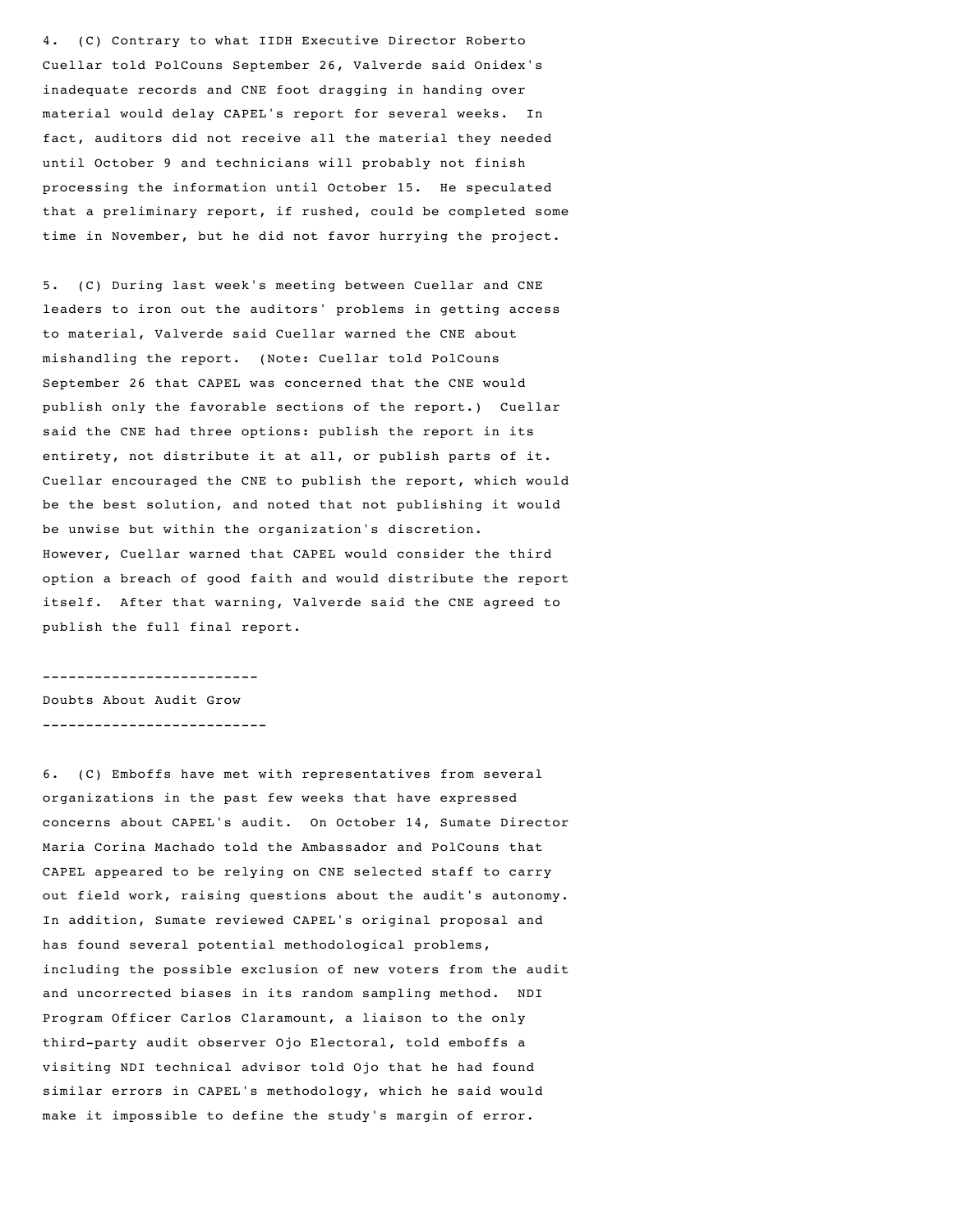7. (C) On September 30 Robert Ansuini, a former CNE official who worked on the electoral registry, told poloff that he found several defects that could potentially allow the CNE to pad the voter rolls undetected. According to Ansuini, the CNE used to issue each state new voter identification ("cedula") numbers based on their projections of new registrants for the year. The cedula numbers that were not used were dropped from the system and the new numbers would start where the last series ended. Ansuini alleges that older citizens who have registered to vote in the past two years are receiving the previously discarded cedula numbers from their birth year instead of a number from the year they actually registered. Ansuini said he had raised this issue with the CAPEL team, but they did not seem interested.

8. (C) Opposition political parties continue to criticize CAPEL's unwillingness to explain its methodology and on September 13 sent a letter to CAPEL requesting a suspension of the audit until the opposition is included. As in poloff's previous meeting (ref b), Valverde defended CAPEL's decision to deal only with the CNE as complying with a contract with a member organization and denied that such a relationship meant CAPEL was biased toward the Venezuelan electoral board. Valverde was highly critical of the opposition and qualified their choice not to observe the audit as a grave strategic error and a huge waste of an opportunity. Valverde acknowledged the opposition's observers would have been participating under severe restrictions, but thought the rules still allowed for sufficient insight into the quality of the government's records. Valverde said the opposition's complaints about not knowing the audit's parameters were untrue as CAPEL had called a meeting September 8 to explain its plans, but the opposition's sole representative walked out before the meeting began because CNE officials were not present.

#### ------- Comment

-------

9. (C) Despite suspected flaws and biases in CAPEL's methodology, its auditors are finding significant problems with the electoral registry that suggest meaningful elections using the current voter rolls are doubtful. However, CAPEL and IIDH representatives have made strong statements about holding the CNE accountable before, only to walk away from them when tested. Therefore, the final report may not